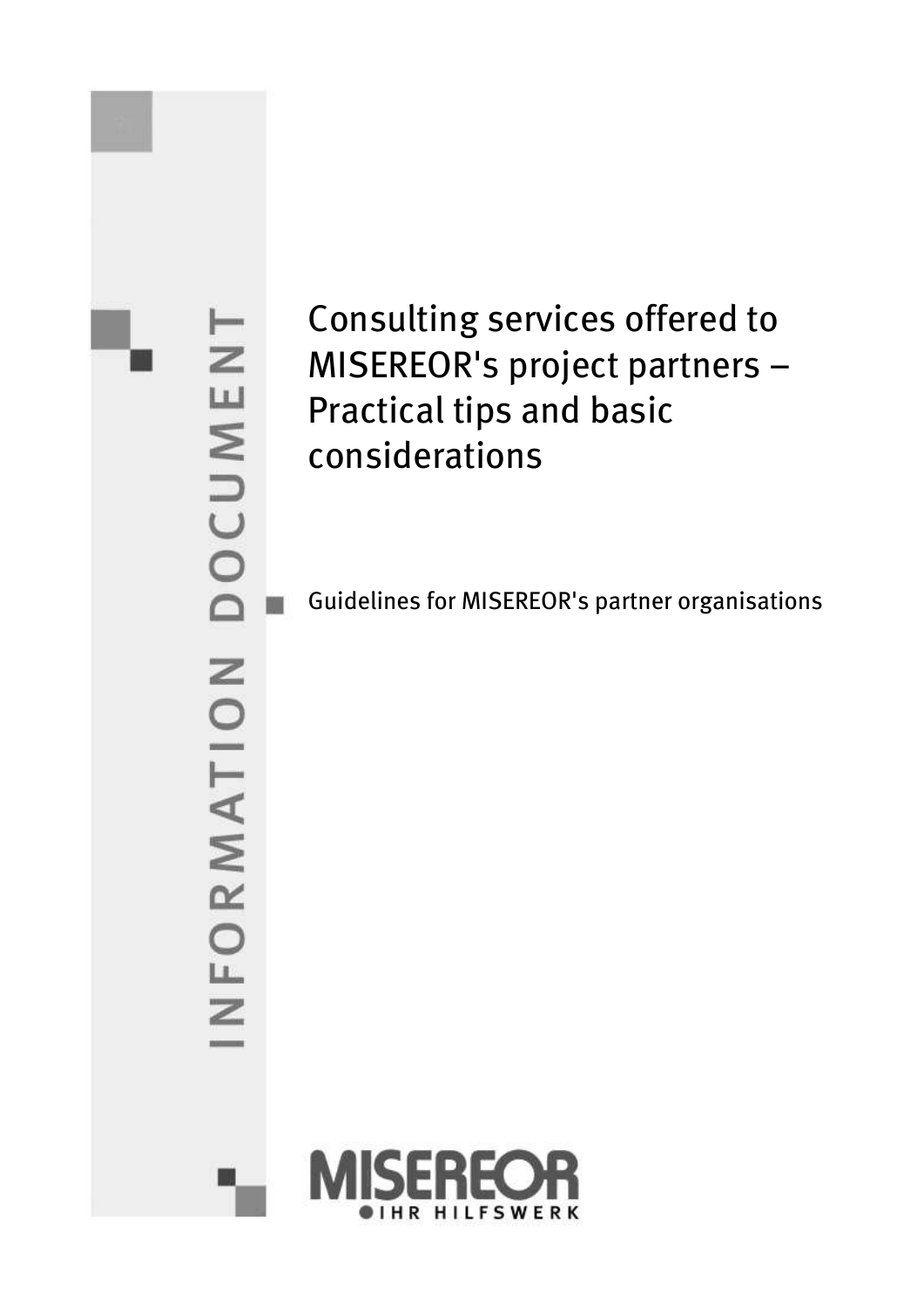

*Consulting services offered to MISEREOR's project partners – Practical tips and basic considerations* 

| German text:                                             | Evaluation and Quality Management (EQM), MISEREOR |  |  |
|----------------------------------------------------------|---------------------------------------------------|--|--|
| English translation:                                     | Jonathan Phillips, in cooperation with MISEREOR   |  |  |
| Place and date of publication: Aachen, Germany, May 2018 |                                                   |  |  |

Notes on copyright: This information document is intended for MISEREOR's partner organisations. Permission must be obtained for any further utilisation or duplication.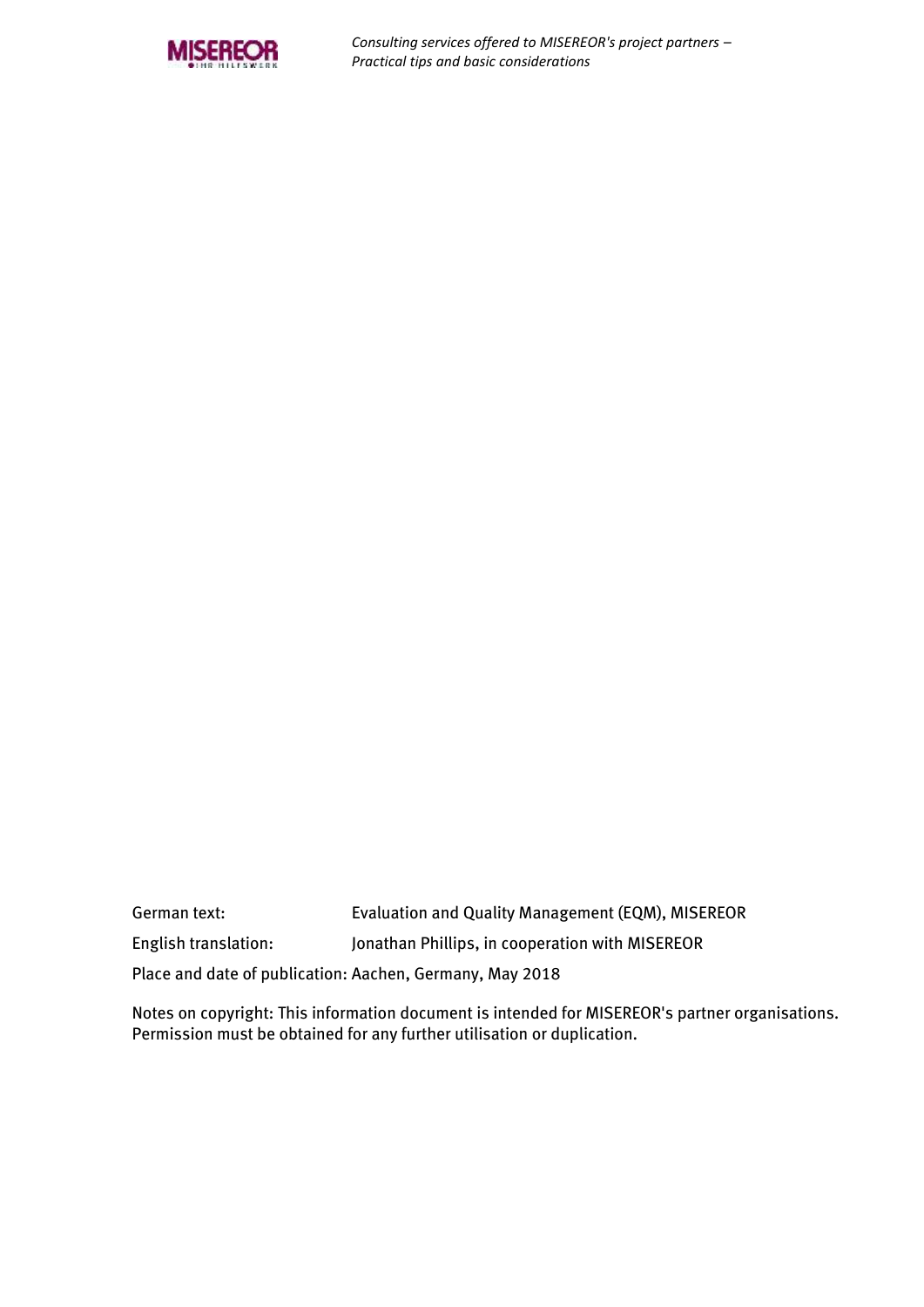

### **Contents**

|    | 2. Checklist for partners who receive offers of consulting services from MISEREOR  8 |  |  |  |
|----|--------------------------------------------------------------------------------------|--|--|--|
| 3. | Checklist for partners who themselves commission consulting services and             |  |  |  |
| 4. | Specimen structure for the Terms of Reference for consulting assignments  11         |  |  |  |
|    |                                                                                      |  |  |  |

|    | Part 2: Why and how does MISEREOR support its project partners through     |  |
|----|----------------------------------------------------------------------------|--|
|    | 1. What does MISEREOR understand by "consulting services for partners"? 16 |  |
|    |                                                                            |  |
|    |                                                                            |  |
|    |                                                                            |  |
|    |                                                                            |  |
|    |                                                                            |  |
| 3. |                                                                            |  |
| 4. | Information for consultants commissioned to provide consulting services    |  |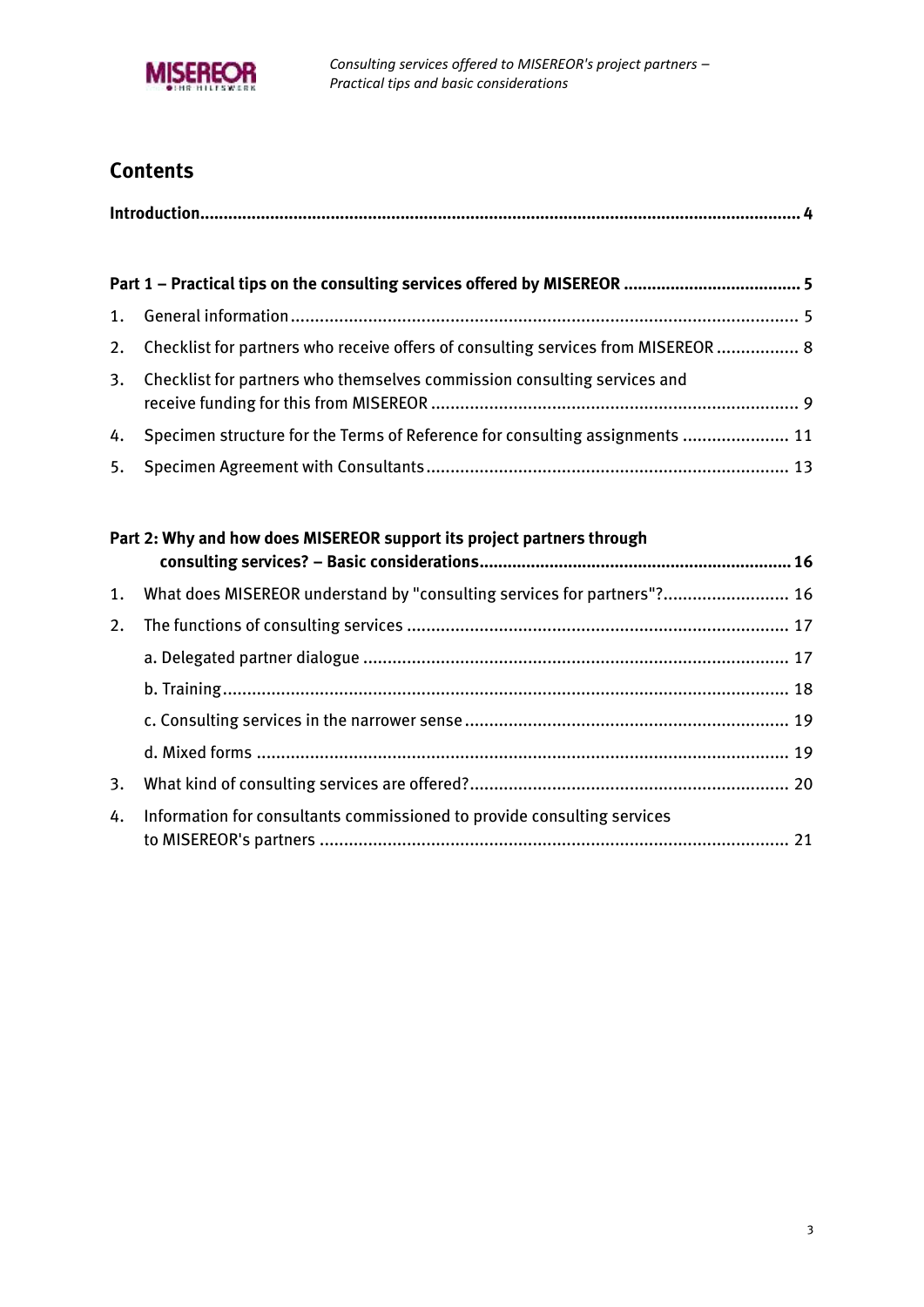

### <span id="page-3-0"></span>**Introduction**

MISEREOR supports its project partners not only by providing financing but also by supplementing this in some cases with consulting services. These guidelines explain to partners and consultants MISEREOR's understanding of consulting services and how to draw up the corresponding cooperation arrangements.

MISEREOR offers consulting services to its project partners for a number of reasons, for example to

- enter into an in-depth dialogue with them on specific themes;
- support them in meeting specific cooperation requirements;
- open up the possibility of further strategic or organisational development.

In many cases MISEREOR provides the initial impetus for such consulting services – but it is also possible for partners to ask for or propose such support measures.

*In Part 1* of the guidelines, we provide practical tips for MISEREOR's partner organisations that request or receive offers of consulting services from MISEREOR.

*In Part 2* (from page [16](#page-15-0) onwards), we explain MISEREOR's understanding of consulting services and outline various consulting approaches. Part 2 is primarily addressed to persons and organisations that undertake consulting work for MISEREOR or, for example, agencies that are responsible for a consulting fund for MISEREOR partner organisations. It also gives interested partner organisations an opportunity to take a closer look at this aspect of cooperation.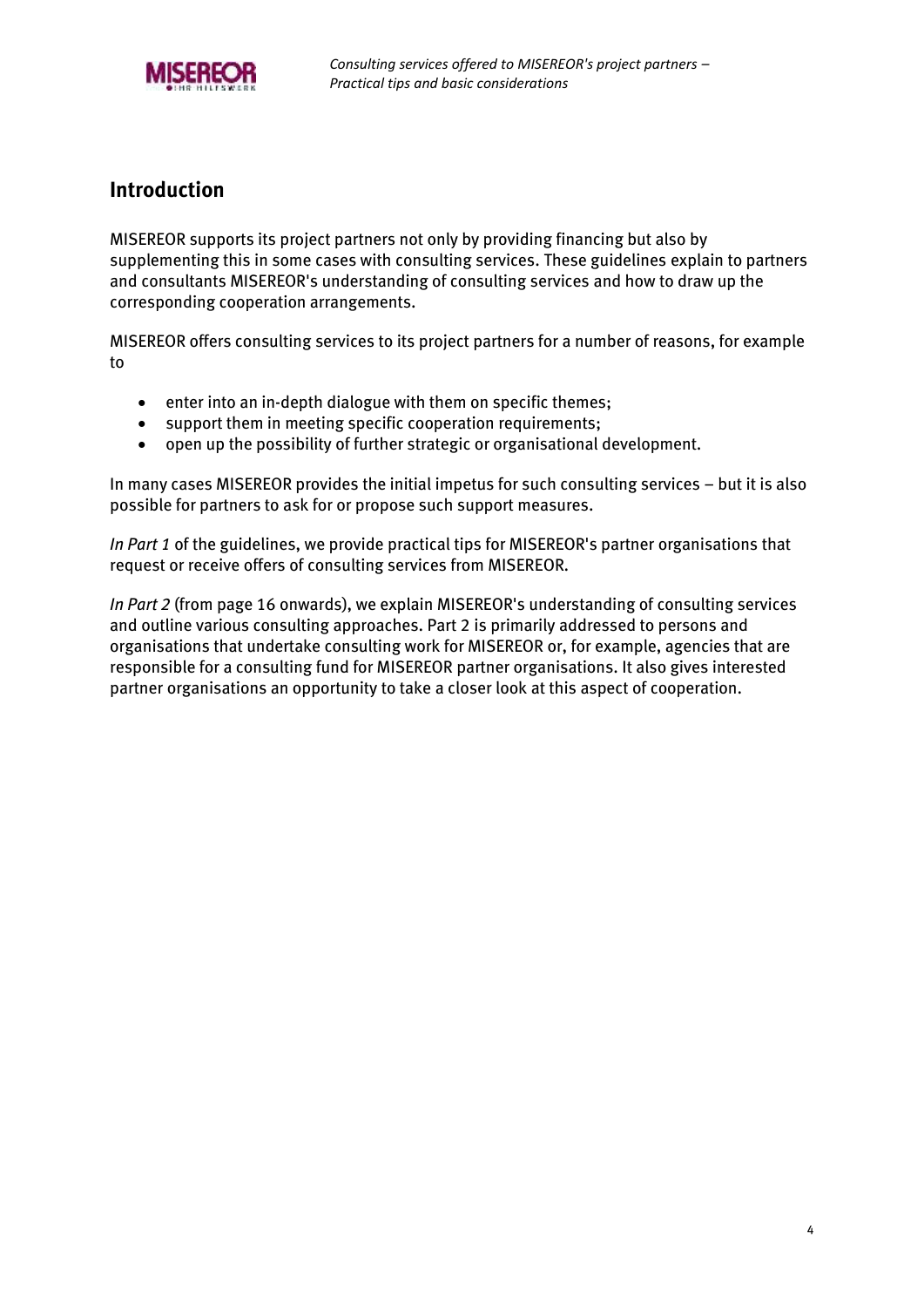

### <span id="page-4-0"></span>**Part 1 – Practical tips on the consulting services offered by MISEREOR**

### <span id="page-4-1"></span>**1. General information**

Three types of consulting services are offered in the cooperation between MISEREOR and its partner organisations:

- A. Delegated partner dialogues with experts
- B. Training and consulting services obligatory in nature
- C. Training and consulting services voluntary in nature

#### A. When and why does MISEREOR offer delegated partner dialogues?

- $\triangleright$  The conditions for hands-on development cooperation change over time: political conditions can alter such that civil society actors have greater or less scope for action; changes in economic conditions can open up new opportunities (e.g. training and jobs for disadvantaged population groups) or bring new risks (e.g. land grabbing or environmental pollution); and today, conditions in the world around us are being impacted primarily by climate change. As a result, it may be necessary not only to adapt on-site development work but also the cooperation between MISEREOR and its partner organisations.
- $\triangleright$  A productive dialogue about such changes takes time and a solid understanding of the specific theme. For this reason, MISEREOR often finds it expedient to engage experts to manage the dialogue on individual themes that are considered important. Within a specified time frame, these experts can conduct more in-depth exchanges with partner organisations and then relay the results back to MISEREOR.
- $\triangleright$  This is sometimes linked to training services on the specific theme for interested partner organisations (see also section C.)

*What does such an offer mean for a partner organisation and how should it react?*

*As our focus here is on dialogue – in other words an exchange of views – we will be delighted if you*

- *accept the offer of dialogue, and*
- *actively contribute your views and expectations, or*
- *inform us if either the date or the thematic content is not suitable.*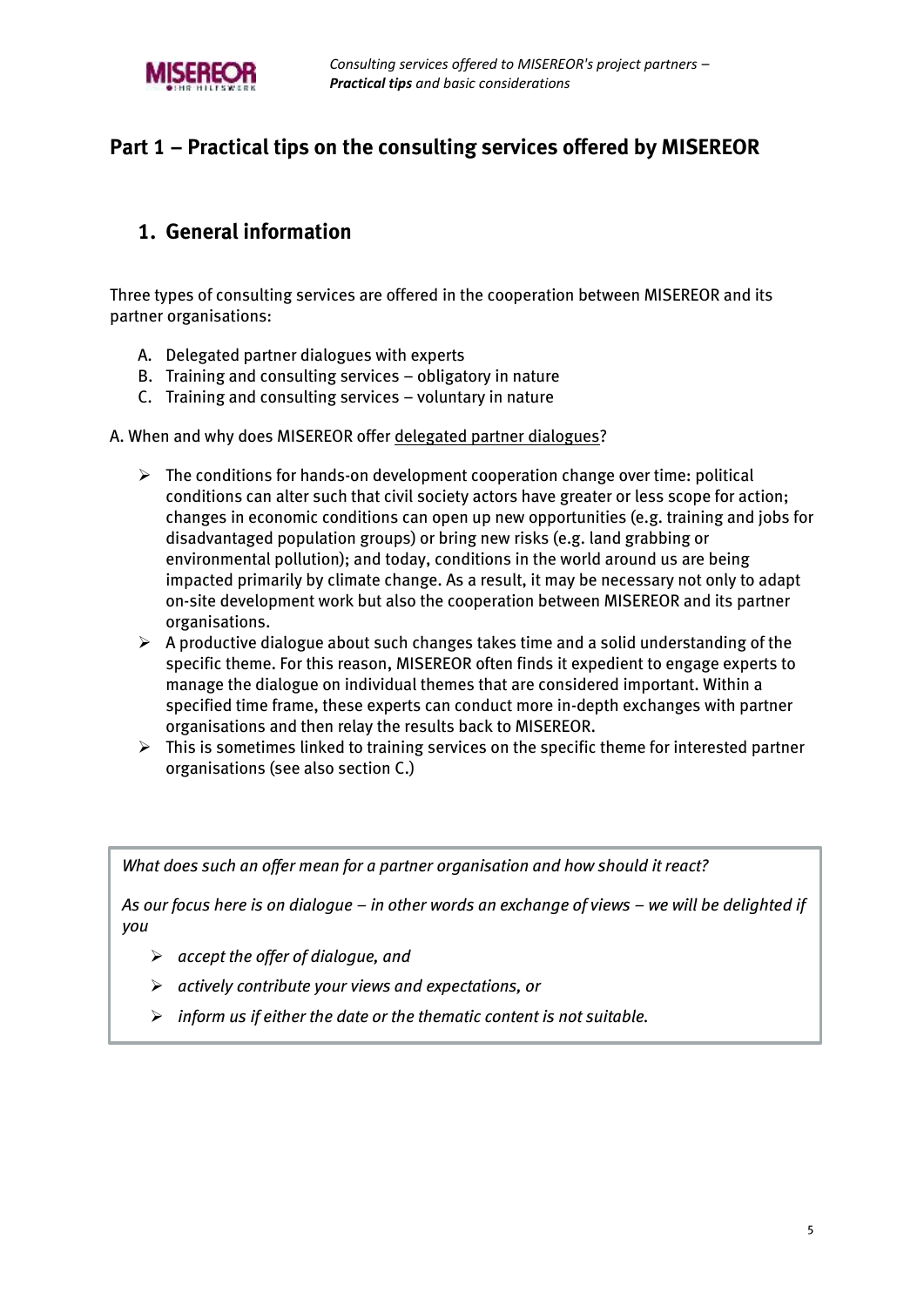

1

- B. When and why does MISEREOR offer consulting services that are obligatory in nature?
	- $\triangleright$  MISEREOR makes such offers when when there are obstacles to the further support of projects operated by the partner organisation. Obstacles can be:
		- o The project work and its effects are considered relevant, but the cooperation standards (e.g. with respect to financial and narrative reporting, outcome and impact planning and monitoring, transparent organisational structures with control bodies) are not being adequately complied with<sup>1</sup>.
		- o The project objectives are considered relevant, but MISEREOR has doubts about the effectiveness or sustainability of the project strategies.
	- $\triangleright$  It is true that such offers of consulting services sometimes do not come about through "exchanges between equals". Situations can arise where MISEREOR must demand changes in cooperation. The reason is MISEREOR's responsibility and accountability for the funds made available to it.
	- $\triangleright$  At the same time, however, such offers are always a sign of trust: if MISEREOR was not convinced that a partner generally produced good and important work or desired to do this, it would be more likely to terminate the cooperation than make an offer of consulting services.

*What does such an offer mean for a partner organisation and how should it react?*

- *Ask MISEREOR what exactly should be changed and why, i.e. from the donor's perspective.*
- *Consider with others in your organisation what such a change will mean for you and who will have to be involved in order for the corresponding change to be successful.*
- *Ensure as far as possible that the involved persons in your organisation are available beyond the time frame of the consulting assignment.*
- *Even if the consulting or training services are obligatory in nature, you still have scope to shape the process: for example, you can define priority areas, propose additional content and influence the scheduling. Use this scope for action and help secure the success of the process.*

 $1$  The support MISEREOR provides to projects is largely publicly funded. The standards governing the provision of this support are set by the German Federal Ministry for Economic Cooperation and Development (BMZ) and must be complied with by MISEREOR in its cooperation with partner organisations. MISEREOR is also accountable to all people making donations and must ensure that funding is used effectively and in line with the designated purpose.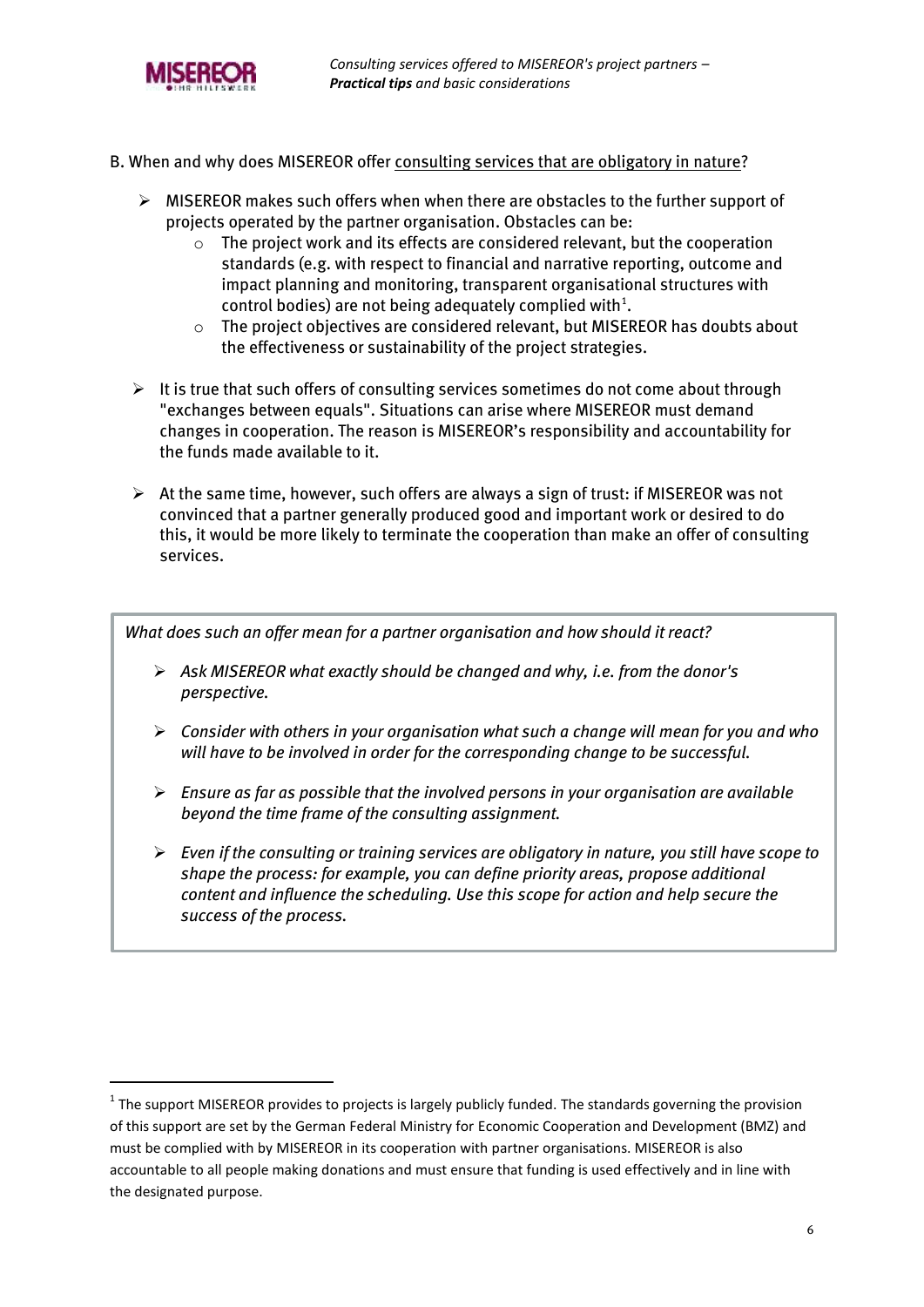

- C. When and why does MISEREOR offer consulting services that are voluntary in nature?
	- Going beyond minimum standards, MISEREOR is keen to support its partner organisations in developing their work and strategies, and it wants to pass on lessons learned, further conceptual developments, and good ideas and solutions from the projects to other partners.
	- $\triangleright$  For this reason, consulting offerings are sometimes developed that draw on the wealth of experience acquired by project partners, experts and MISEREOR colleagues.

*What does such an offer mean for a partner organisation and how should it react?*

- *Check whether this offer will advance your organisation and your work. Take it up if it fits your needs; turn it down if it isn't right at the time.*
- *If you want to take advantage of the offer, map out yourself what improvements this will bring for you. Make clear to the consultant and MISEREOR what your expectations are.*
- *Design the consulting process such that the desired change is likely to come about, for example by involving people who can also shape this change.*

What else should partners be aware of when they receive an offer of consulting services from MISEREOR?

- $\triangleright$  Consulting services are not a standard feature of cooperation with MISEREOR. In order to use the available funds as effectively as possible, MISEREOR examines each individual case to ensure that the consulting services are necessary and likely to be effective.
- $\triangleright$  The aim when providing consulting services is always to bring about a specific change, and they are therefore of limited duration. Consulting services are never set up as longterm external assistance.
- $\triangleright$  Consulting services only make sense if there is a will to change in the organisation receiving support. An open dialogue on this aspect is helpful.
- $\triangleright$  Consulting services rely on specific contact persons. These must be made known in the organisation being advised, and they should be available within the organisation beyond the time frame of the consulting assignment.
- $\triangleright$  The initial impetus for consulting services does not have to come from MISEREOR. If you need advice regarding your own work or if you have a proposal for a group of partner organisations, please get in touch with your contact at MISEREOR.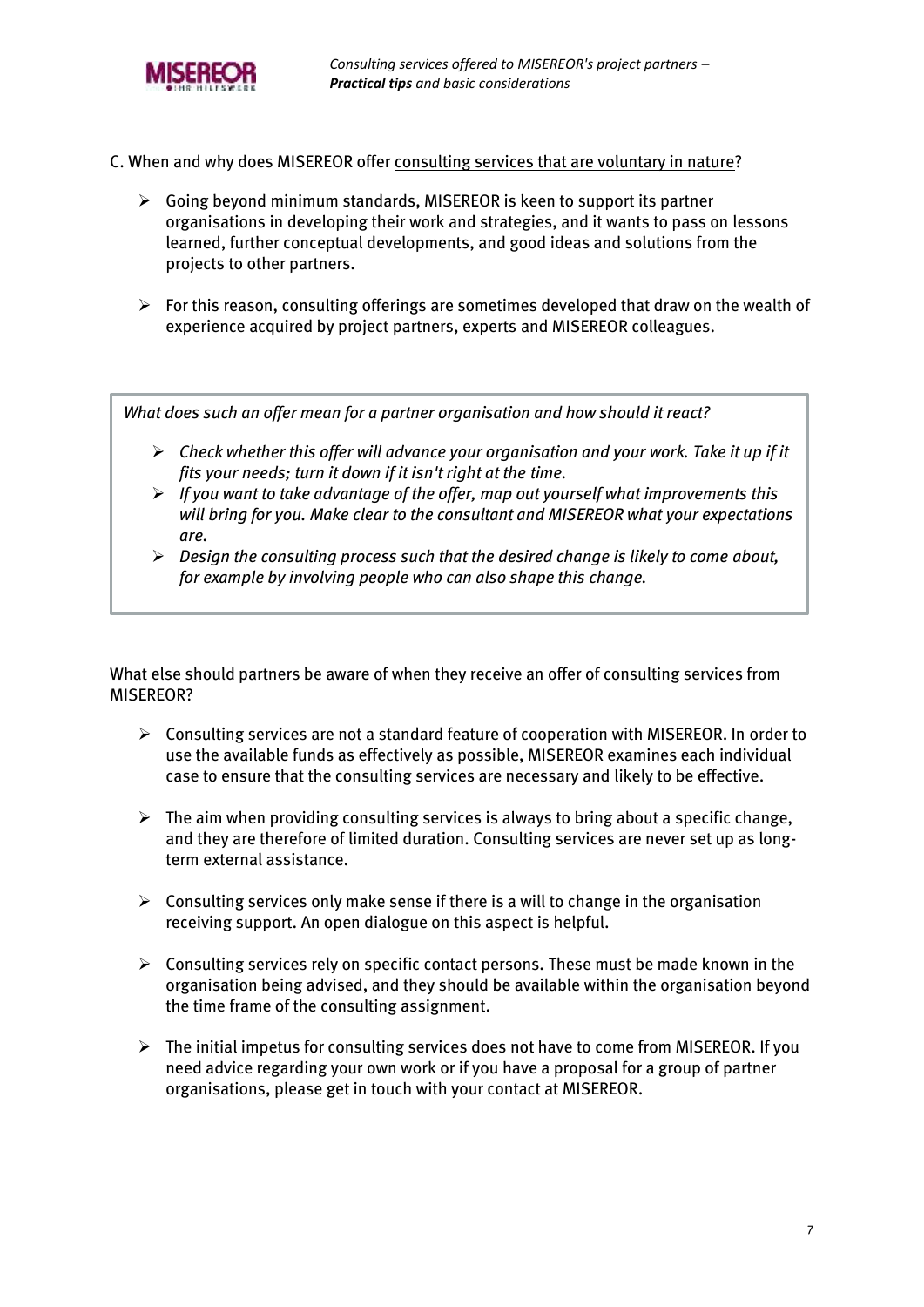### <span id="page-7-0"></span>**2. Checklist for partners who receive offers of consulting services from MISEREOR**

| <b>Questions</b>                                     | <b>Options for action</b>                              |
|------------------------------------------------------|--------------------------------------------------------|
| <b>Clarification of the assignment</b>               |                                                        |
| What led MISEREOR to offer consulting services?      | If necessary ask MISEREOR                              |
| Have preliminary talks already been held?            |                                                        |
| Is it clear whether MISEREOR expects you to          | If necessary ask MISEREOR                              |
| accept the offer (obligatory training/consulting     |                                                        |
| services) or if participation is voluntary?          |                                                        |
| Is this an individual offer (only for your           | You can participate actively in designing individual   |
| organisation) or an offer (e.g. workshop) for        | offers for your organisation. Where the offers are for |
| several of MISEREOR's partner organisations?         | several partner organisations, the possibility of such |
|                                                      | participation is limited.                              |
| Individual offers: What are the objectives and       | In the dialogue, clearly state what your expectations  |
| contents of the consulting services? What is the     | are, especially in your contributions to the Terms of  |
| time schedule?                                       | Reference <sup>2</sup> for consulting services.        |
| Who is to implement the consulting services?         | If necessary, make known your opinion of               |
|                                                      | MISEREOR's proposal.                                   |
| Implementing the consulting services                 |                                                        |
| Individual offers: Are events unfolding in line with | Report back to the consultant if your expectations     |
| your expectations? Do you think the consulting       | are not being met. Take an active role in shaping the  |
| steps are useful in view of the objectives listed in | consulting services by discussing expectations and     |
| the Terms of Reference?                              | also by raising questions and restrictions with the    |
|                                                      | consultant. Decide on the procedure together.          |
| Does it look like the consulting objectives will be  | If not, inform the consultant and MISEREOR. We         |
| met as planned?                                      | should then together consider how the consulting       |
|                                                      | services can be modified.                              |
| <b>Conclusion and exit from consulting services</b>  |                                                        |
| How are the results of the consulting services       | At the end of the consulting assignment at the latest, |
| documented?                                          | the consultant produces a report documenting the       |
|                                                      | important stages in the process and the results        |
|                                                      | achieved through the services provided. If             |
|                                                      | necessary, make suggestions for changes to the         |
|                                                      | report.                                                |
| Is it clear how things will proceed after the        | Raise this question in the final consulting steps.     |
| consulting assignment is finished?                   | Clarify with the consultant how you yourself can       |
|                                                      | contribute after the consulting assignment is          |
|                                                      | complete to ensure that the desired change is          |
|                                                      | durable. If necessary, a meeting to reflect on the     |
|                                                      | changes that were introduced can be arranged with      |
|                                                      | the consultant or with MISEREOR a few months later.    |
| How useful were the consulting services? How         | Give MISEREOR and, if appropriate, the consultant      |
| satisfied are you with the process?                  | feedback on this. Present the results of the           |
|                                                      | consulting services and the changes achieved in        |
|                                                      | your narrative reports to MISEREOR.                    |

 2 You will find a specimen structure for the Terms of Reference on pag[e 11](#page-10-0) onwards.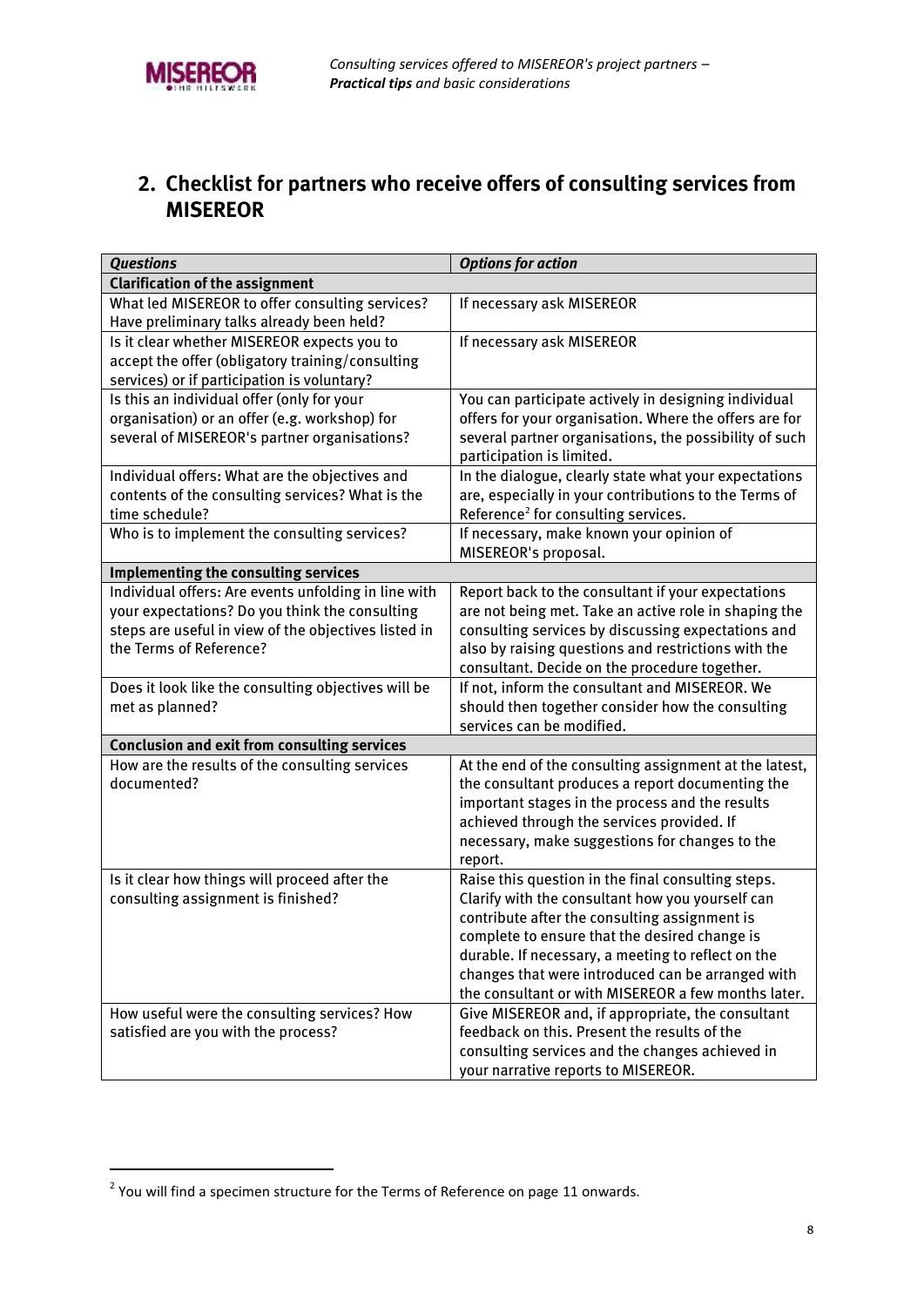

### <span id="page-8-0"></span>**3. Checklist for partners who themselves commission consulting services and receive funding for this from MISEREOR**

| <b>Questions</b>                                                                 | <b>Options for action</b>                                                                                |
|----------------------------------------------------------------------------------|----------------------------------------------------------------------------------------------------------|
| <b>Clarification of the assignment</b>                                           |                                                                                                          |
| On what subject would you like to be advised?                                    |                                                                                                          |
| What questions or problems are to be addressed?                                  |                                                                                                          |
| What changes are to be achieved through the                                      |                                                                                                          |
| consulting services?                                                             | Formulate answers to these questions as accurately                                                       |
| What is necessary in order for this to take place? A                             | as possible in the Terms of Reference <sup>3</sup> .                                                     |
| single consulting visit? A training module tailored                              |                                                                                                          |
| to your organisation? A consulting process?                                      |                                                                                                          |
| What would be a reasonable time frame?                                           |                                                                                                          |
| Who is to implement the consulting services?                                     | Look carefully for a consultant after you have                                                           |
| What expertise should this person have?                                          | clarified the questions above. Conduct preliminary                                                       |
|                                                                                  | talks with several persons if necessary and then                                                         |
|                                                                                  | choose one of these.                                                                                     |
| What exactly is the consultant required to do?                                   | Conclude an agreement with the consultant                                                                |
|                                                                                  | complete with Terms of Reference. The contract                                                           |
|                                                                                  | should include information on the planned scope of                                                       |
|                                                                                  | the assignment (number of consultant days), the                                                          |
|                                                                                  | fees and reporting requirements. <sup>4</sup>                                                            |
| Implementing the consulting services                                             |                                                                                                          |
| Are events unfolding in line with your                                           | Report back to the consultant if your expectations                                                       |
| expectations? Do you think the consulting steps                                  | are not being met. Take an active role in shaping the                                                    |
| are useful in view of the objectives listed in the<br><b>Terms of Reference?</b> | consulting services by discussing expectations and                                                       |
|                                                                                  | also by raising questions and restrictions with the                                                      |
|                                                                                  | consultant. Decide on the procedure together.<br>If not, inform the consultant. You should then          |
| Does it look like the consulting objectives will be<br>met as planned?           |                                                                                                          |
|                                                                                  | consider together how the consulting services can<br>be changed or whether the consulting objective will |
|                                                                                  | have to be further developed.                                                                            |
| <b>Conclusion and exit from consulting services</b>                              |                                                                                                          |
| How are the results of the consulting services                                   | At the end of the consulting assignment at the latest,                                                   |
| documented?                                                                      | the consultant produces a report documenting the                                                         |
|                                                                                  | important stages in the process and the results                                                          |
|                                                                                  | achieved. Include any suggestions for changes in                                                         |
|                                                                                  | the report and, in your role as commissioning party,                                                     |
|                                                                                  | accept the report if you are satisfied with it. The                                                      |
|                                                                                  | assignment should not be considered complete until                                                       |
|                                                                                  | this status has been established.                                                                        |

 3 You will find a specimen structure for the Terms of Reference from page [11](#page-10-0) onwards.

 $<sup>4</sup>$  You will find a specimen agreement for consulting services starting on page [13.](#page-12-0)</sup>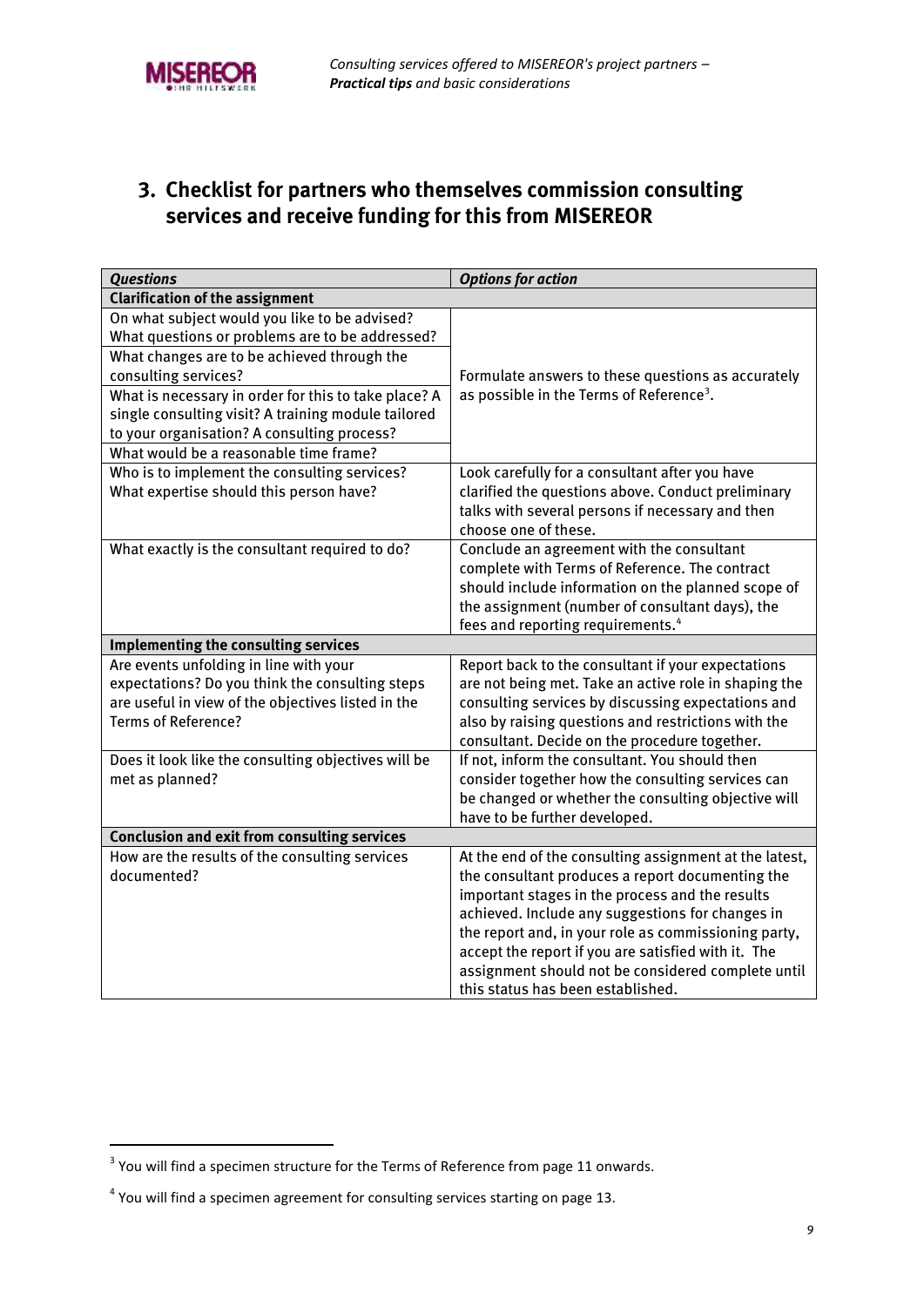

*Consulting services offered to MISEREOR's project partners – Practical tips and basic considerations* 

| <b>Questions</b>                              | <b>Options for action</b>                            |  |
|-----------------------------------------------|------------------------------------------------------|--|
| Is it clear how things will proceed after the | Raise this question in the concluding consulting     |  |
| consulting assignment is finished?            | steps. Clarify with the consultant how you yourself  |  |
|                                               | can contribute after the consulting assignment is    |  |
|                                               | complete in order for the desired change to be       |  |
|                                               | durable. Also, a follow-up reflection with the       |  |
|                                               | consultant or with MISEREOR on the changes that      |  |
|                                               | were introduced can take place a few months later.   |  |
| How useful were the consulting services? How  | Give feedback on this to the consultant and possibly |  |
| satisfied are you with the process?           | to MISEREOR as well. In your narrative reports for   |  |
|                                               | MISEREOR, describe the results of the consulting     |  |
|                                               | services and the changes that were achieved.         |  |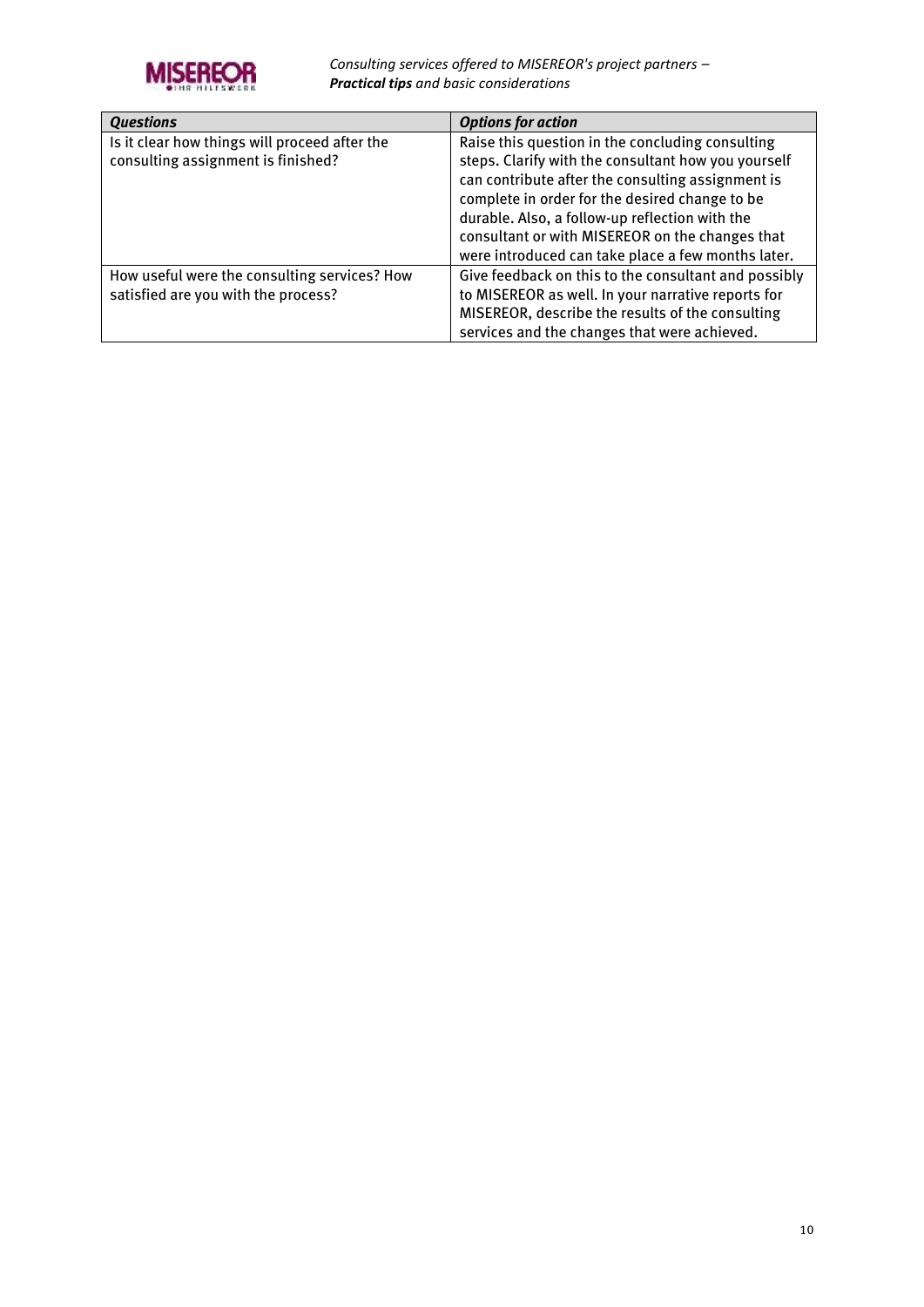### <span id="page-10-0"></span>**4. Specimen structure for the Terms of Reference for consulting assignments**

*The Terms of Reference (ToRs) set out what is to be achieved through the consulting services. They are agreed with all parties involved in the consulting assignment. In order to ensure that the consulting services fulfil the expectations of all stakeholders, the ToRs must be formulated as clearly and precisely as possible. The following information and explanations may be of help in this task.*

#### **0. Introduction**

This section should include a brief description of the organisation or work unit that is to be advised and also explain how the decision to provide consulting services was arrived at.

- When was the organisation created? What are its key areas of work and to what changes does it wish to contribute?
- What led those involved to consider consulting services as an option? What factors provided the impetus to commence with the consulting services?
- What is the subject of observation? Are we looking at the organisation as a whole? Are we focusing on individual projects, strategies or work units?

#### **1. The objectives of the consulting services**

In order for consulting services to lead to the desired changes they must be described as precisely as possible. Consulting services can have several objectives – however, if there are too many they will be more difficult to plan and steer successfully. For this reason, you should define no more than two or three objectives, and it is important to ensure these can be achieved in combination.

What specific changes are to be achieved through the consulting services?

#### **2. Key themes or questions to be addressed in the consulting services**

Based on the above objectives, the next step is to describe the point of intervention of the consulting services. For example, this could be to

- improve the monitoring system
- introduce a communications strategy
- develop new strategies for lobbying and advocacy work
- strengthen expertise in order to meet the following new challenges: …

It might also be helpful to formulate specific questions, for example:

- How can our project target groups be more closely involved in planning and steering?
- What strategies do we need in order to tap new sources of finance?
- How can we react to the impacts of climate change through our work?

These are all examples of different consulting options, and they should not be adopted oneto-one. Objectives and questions must be individually formulated for each consulting package in line with the specific situation in the organisation being advised.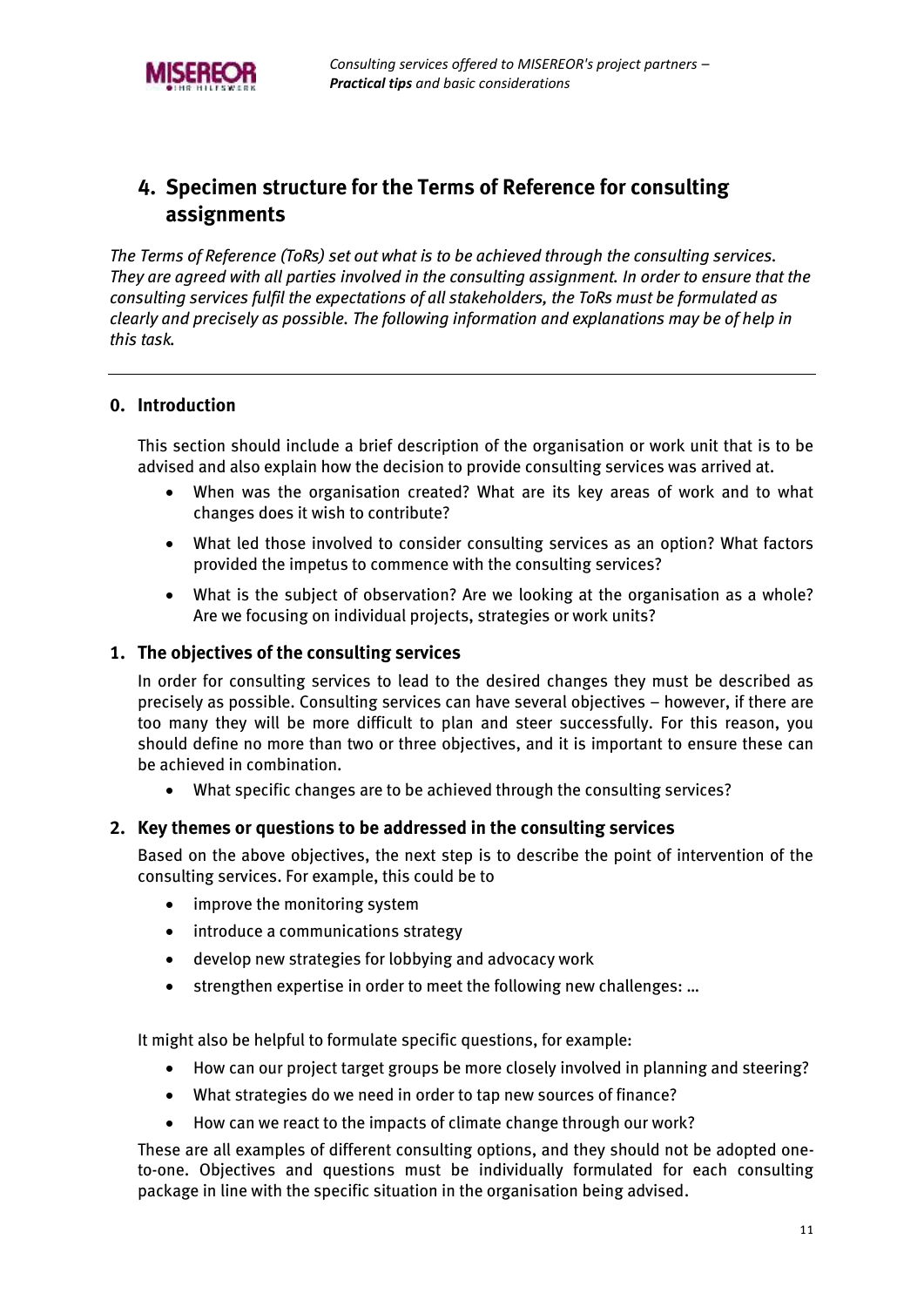

#### **3. Expected results of consulting services**

In this section you can formulate specific results that are to be achieved by the end of the consulting assignment, for example:

- A strategy for dealing with *XY* has been developed and translated into concrete plans.
- An outcome and impact monitoring system has been introduced.
- The accounting system has been adapted to the requirements that apply to project financing provided by MISEREOR.
- Supervisory bodies have been established and trained in carrying out their role; corresponding task descriptions have been developed for these bodies.

#### **4. Methodology and organisation**

This section focuses on practical questions relating to the consulting services, for example:

- Who (e.g. which groups of staff, which other stakeholders) must be involved in the consulting services? Which persons are absolutely essential?
- Are workshops important? How are participants given the opportunity to raise confidential matters should this be necessary?
- Should people outside the organisation be included? Would an exchange with other organisations be helpful?
- What documents do the consultants need in advance?
- What are the timelines?
- What competencies are the consultants expected to have?

#### **5. Report**

It is important to properly document the provision of consulting services; this should be one of the tasks of the consultant.

In this section, it is therefore important to set out the following points as a minimum:

- Who is to produce the report and when?
- Who is the report for? Is it only for persons who were themselves involved in the consulting assignment or is it for the whole organisation? Is MISEREOR also an addressee?

(Important with regard to confidentiality)

- What are the minimum contents of the report (Summary? Process description or only results? Documentation of individual steps, e.g. workshops?)?
- How many pages should the report have?

*EQM, December 2017*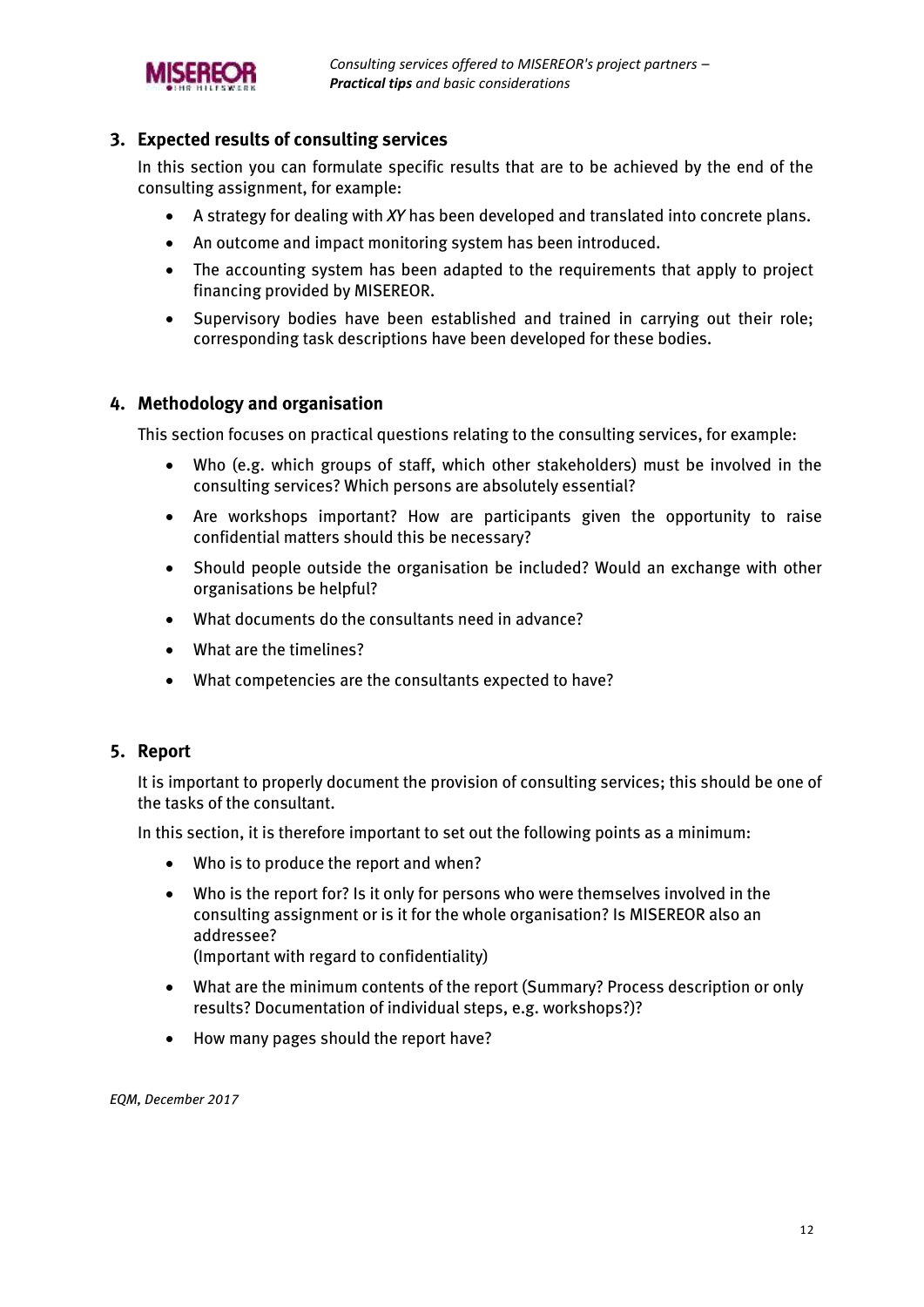

### <span id="page-12-0"></span>**5. Specimen Agreement with Consultants**

*This specimen Agreement is a proposal for partner organisations that do not have their own contract formats. It is broadly similar to the agreements that MISEREOR enters into with consultants. It should be adapted to the specific context.* 

The

*commissioning organisation*

*with address* 

- Commissioning party -

and

*Consultant with address*

- Consultant -

hereby agree the following:

#### **I. Object of the assignment**

The Commissioning Party awards the Consultant the contract to carry out the following consulting services: (more detailed information, see ToRs Annex 1))

#### **II. Implementation of the assignment**

- (1) The Consultant commences his/her work activity with the start of the preparations for the consulting services. The consulting assignment will last up to  $\Box$  days, of which days are planned for the preparation of the assignment, days for consulting activities at/for the Commissioning Party and days for the follow-up work (incl. reporting/assessment). The Consultant shall agree the dates for the provision of consulting services with the Commissioning Party.
- (2) The Consultant shall produce a report at the end of the assignment, at the latest when the consulting objectives are achieved (for more details see Annex 1). The report shall be written in (language) .

The report shall be submitted to the Commissioning Party by Day Month Year; if requested the Consultant shall produce a revised version after the Commissioning Party has submitted its comments on the text first submitted.

#### **III. Duration of the Agreement**

(1) This contractual relationship ends with the acceptance by the Commissioning Party of the report mentioned in Section II.2 above.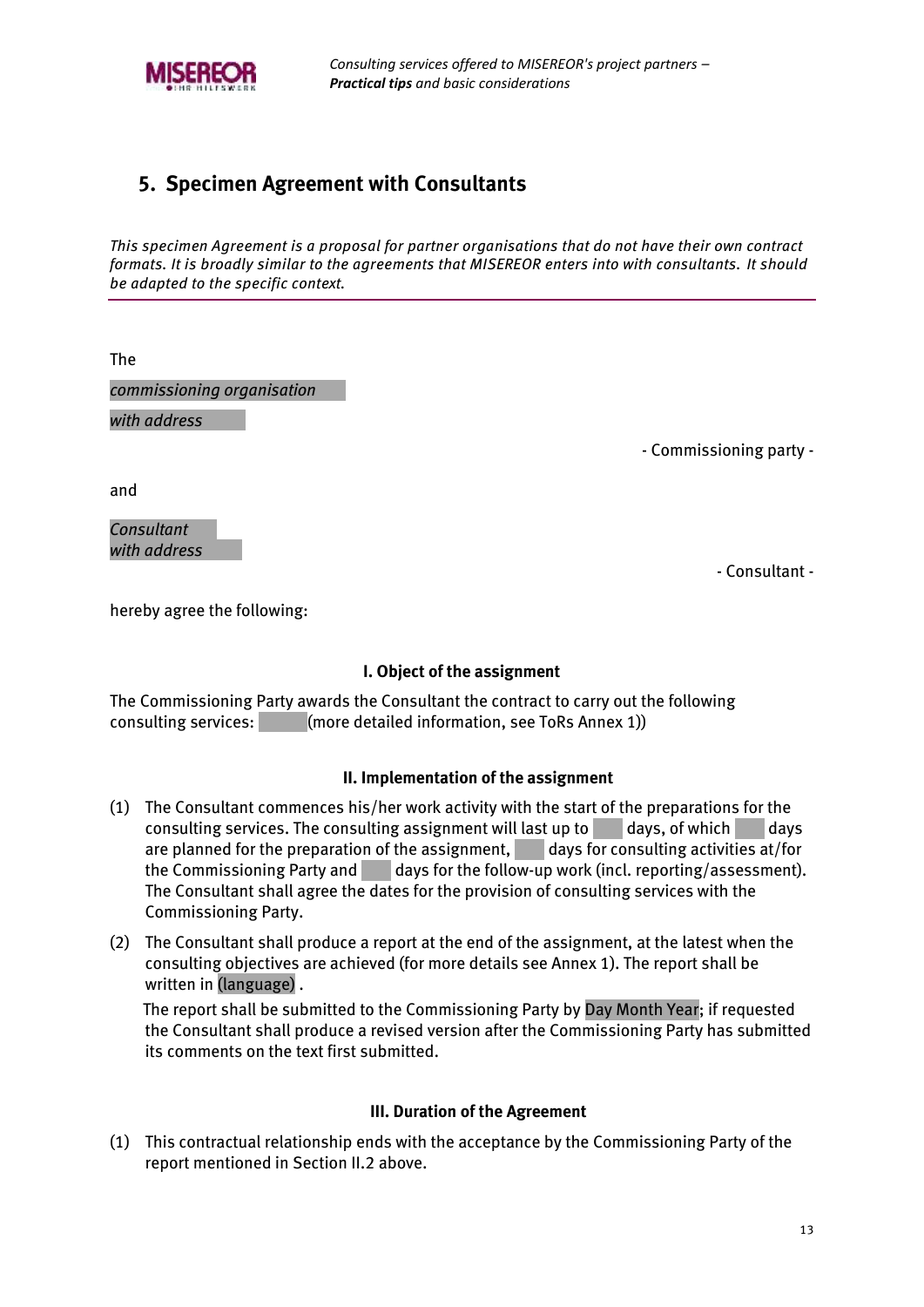

j

#### **IV. Fee and reimbursement of costs**

(1) Fee: For the preparation, the provision of consulting services and the report, the Commissioning Party pays the Consultant

| a daily fee of currency         | lin words | currency ) or |
|---------------------------------|-----------|---------------|
| a lump-sum fee $^1$ of currency | (in words | currency )    |

following submission of the corresponding invoice(s).

- (2) For necessary overnight stays, the Commissioning Party pays daily and overnight accommodation allowances to the amount of (daily allowance) and (overnight accommodation allowance). If overnight accommodation or meals are provided free of charge, no daily allowances or overnight accommodation allowances will be paid.
- (3) In addition, all necessary transport and travel expenses will be reimbursed upon presentation of receipts up to the amount of . Other necessary expenditures (visa fees, preventive travel medicines, communication costs, costs of materials and copying) are reimbursed upon presentation of receipts (except for the costs of the Consultant's insurance policies). **In exceptional circumstances**, ancillary costs may also be reimbursed as a lump-sum payment.
- (4) Upon request, the Commissioning Party grants an advance payment of up to  $\blacksquare$  for travel expenses and fees. The remaining amount is paid after the end of the assignment as per account rendered.
- (5) Notices of termination of any kind shall be made in writing. If important reasons exist, the contractual relationship can be terminated without notice (extraordinary termination).
- (6) If the report, either as a whole or in part, is submitted late due to reasons for which the Consultant is responsible, the Commissioning Party can stipulate an appropriate date for delivery. If the Consultant fails to deliver the report by this new date, the fees shall be reduced initially by 10% and then by a further 10% with the second reminder.
- (7) The final invoice shall be submitted after completion of the assignment.
- (8) The Consultant is liable for the payment of all taxes and charges arising in connection with this Agreement.

#### **V. Insurance**

- (1) The Consultant confirms that there are no health concerns with regard to a possible field visit.
- (2) The Consultant is responsible for arranging and paying for insurance according to his/her needs, in particular to cover risks to life and health.
- **(3) The Commissioning Party shall not be liable for any damages incurred by the Consultant that arise due to a failure to observe the foregoing provisions.**

 $1$  A lump-sum fee can include daily and overnight accommodation allowances; this information must be documented.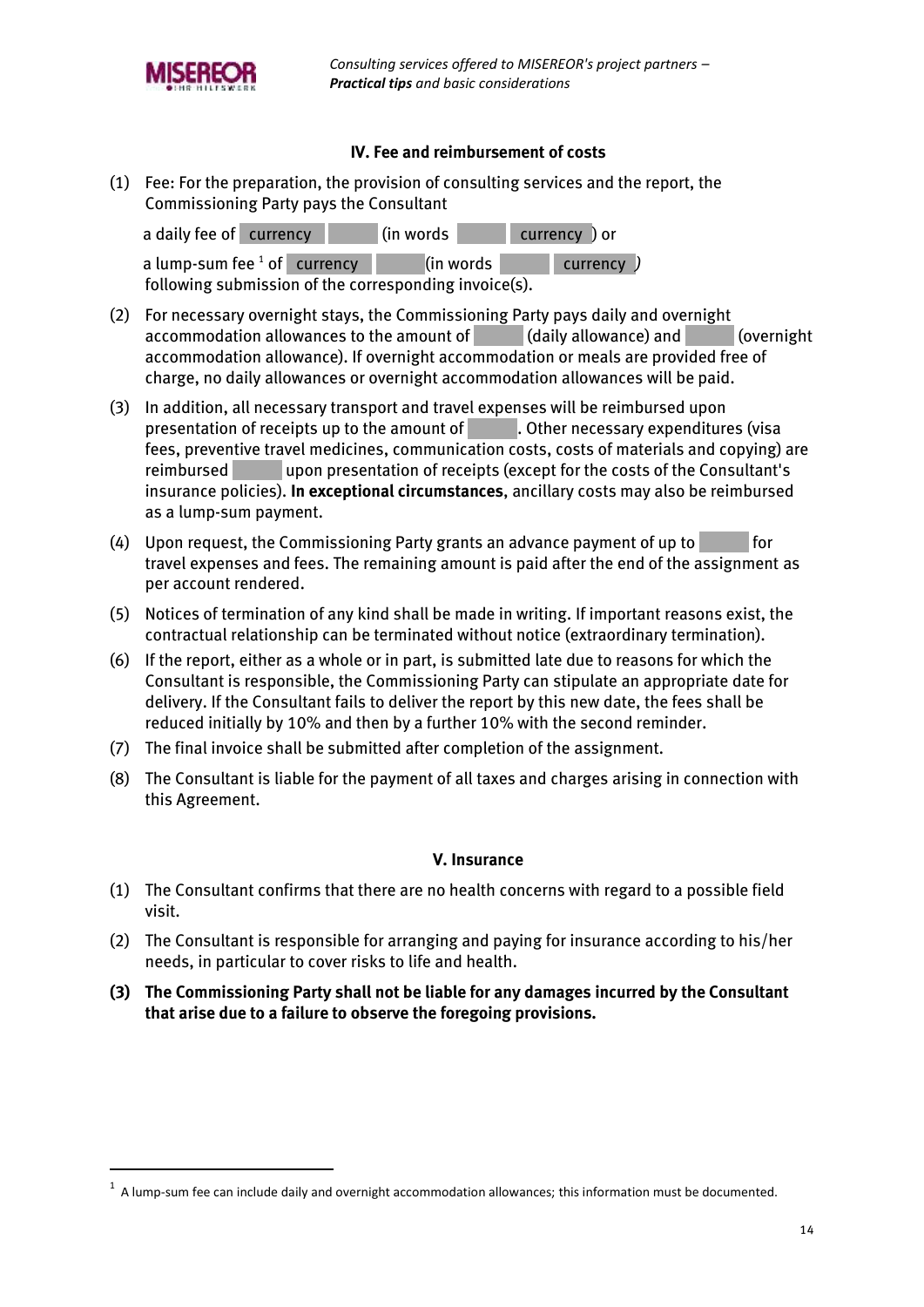

#### **VI. Dissemination of information**

- (1) The Consultant undertakes to keep secret any information that becomes known to him/her in connection with the implementation of this Agreement and shall not disclose any related information without obtaining the prior approval of the Commissioning Party.
- (2) The Consultant undertakes to observe the confidentiality of the data collected. This means that the Consultant shall collect, process or use only those personal data that are necessary in order to complete the assignment.

#### **VII. Final provisions**

- (1) Amendments and supplements to this Agreement shall not be valid unless they are made in writing.
- (2) The parties to this Agreement undertake not to offer either directly or indirectly advantages of any kind to third parties, nor to accept – either directly or indirectly – any financial rewards or gifts either for himself/herself or for others, nor to procure or agree to accept other advantages that are or could be deemed to be unlawful practice or bribery. Violations or non-observance of this clause will lead to claims for repayment.
- (3) If any of the provisions of this Agreement become invalid, this shall not affect the validity of the other provisions.

| <br>                                 | <br>                   |      |
|--------------------------------------|------------------------|------|
| Location of Commissioning Party Date | Location of Consultant | Date |
|                                      |                        |      |
|                                      |                        |      |
|                                      |                        |      |
| <b>For the Commissioning Party</b>   | The Consultant         |      |
|                                      |                        |      |

Annex 1: Terms of Reference (ToRs)

*EQM / April 2018*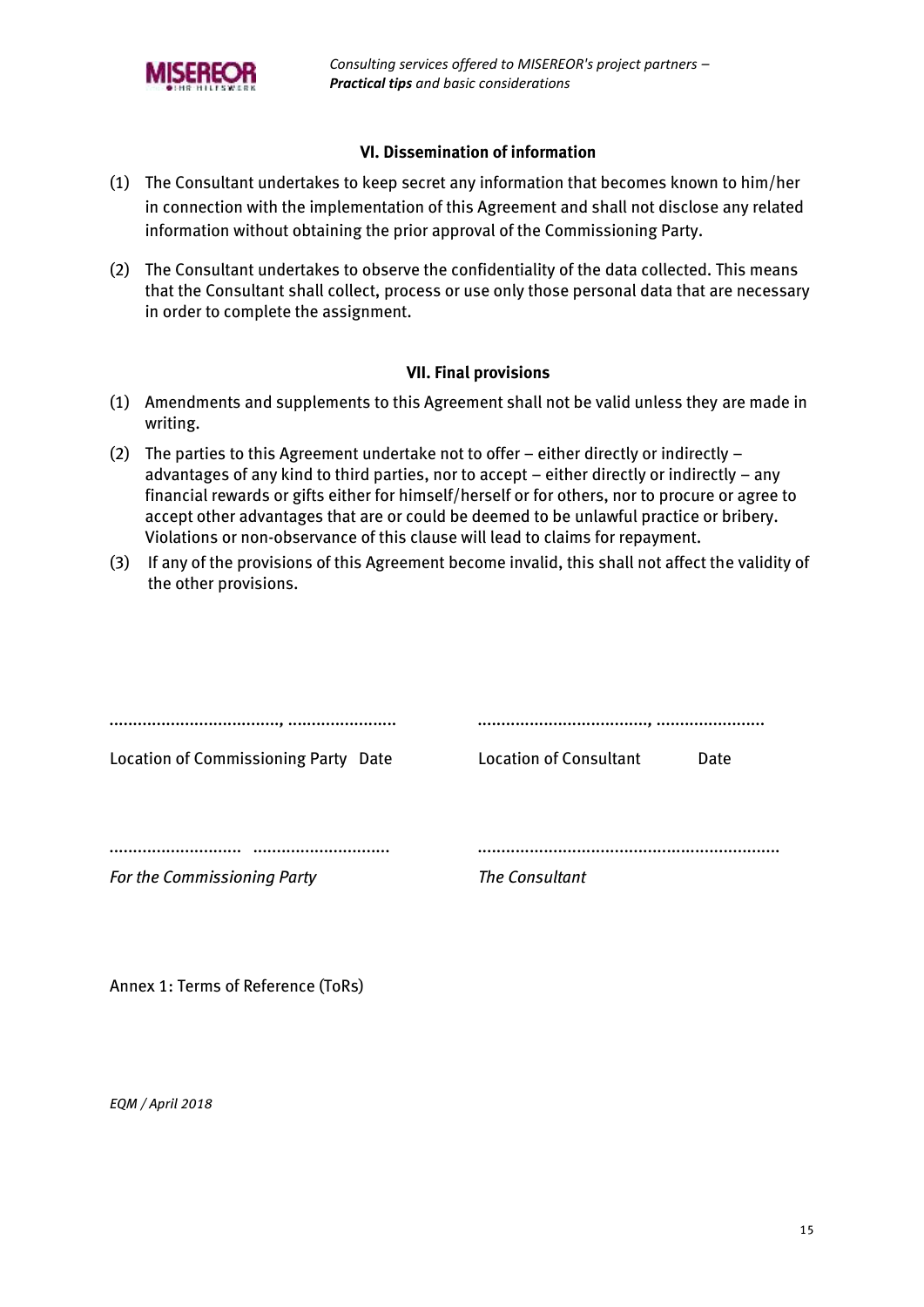

-

### <span id="page-15-0"></span>**Part 2: Why and how does MISEREOR support its project partners through consulting services? – Basic considerations**

### <span id="page-15-1"></span>**1. What does MISEREOR understand by "consulting services for partners"?**

At MISEREOR, the term "consulting services" covers various forms of support provided to partners *by external personnel against payment*. We generally use the term "dialogue" for advisory support provided by MISEREOR staff, and neither dialogue nor exchanges between partner organisations (which can take on a consulting function) are dealt with in these guidelines.

#### *Consulting services as a triangular relationship*

In most cases, cooperation on consulting services involves two actors - the provider and the recipient. In development cooperation, the donor<sup>5</sup> also plays a role in many cases:



## **cooperation**

*The impetus for a consulting process can come from the donor. If the donor commissions the consulting services, it influences the contractual conditions and thus the content of the consulting services. There may be an exchange between the donor and the consultant in which the partner organisation receiving advice is not involved.*

<sup>&</sup>lt;sup>5</sup> MISEREOR considers itself to be not only a donor but also a partner among equals: an organisation that pursues goals together with others and that also receives support, ideas, knowledge from these other actors while at the same time passing on financial and nonfinancial support. In practice, however, MISEREOR is also a donor, and this role is relevant in the consulting context.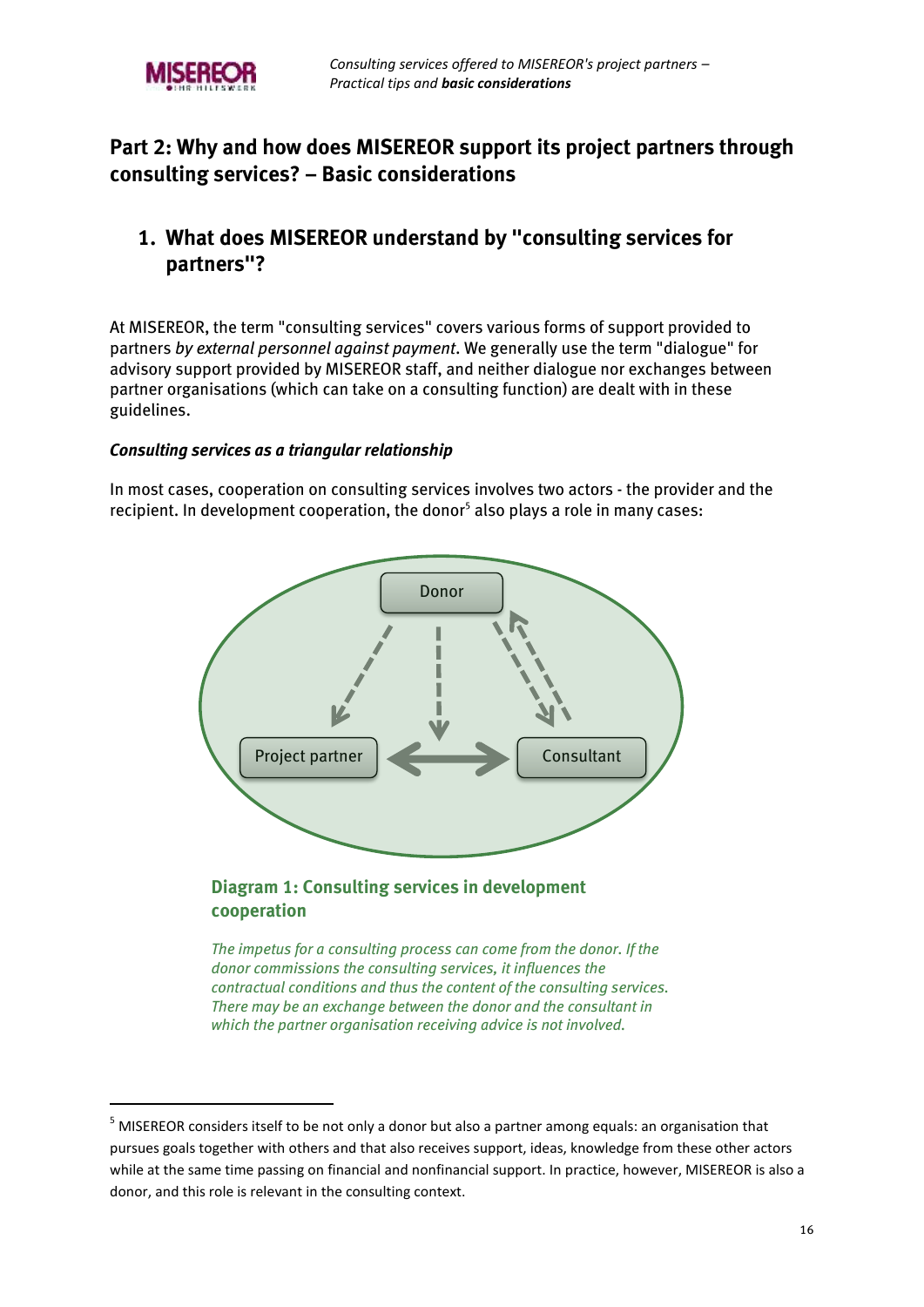

All three actors articulate their own interests and viewpoints in the consulting process, but they do this from different positions of power. When MISEREOR makes a proposal for consulting services to a project partner, it is not always clear whether this is an offer made in a spirit of partnership or a condition (obligatory) of the donor. When a project partner agrees to accept consulting services, it is not always clear whether it desires a corresponding change, or whether it feels pressured by MISEREOR to take a certain course of which it is not convinced. And the person who undertakes the consulting assignment does not always know to whom he/she should feel responsible.

These guidelines make clear that consulting services can be governed by different objectives and interests. They are therefore intended to help all three actors – project partners, consultants and MISEREOR – to clarify in advance and during the process what the specific content and objectives of the consulting services are and who actually steers them.

### <span id="page-16-0"></span>**2. The functions of consulting services**

The consulting services that MISEREOR offers or supports financially can serve various purposes. Basically, MISEREOR differentiates between three types: delegated partner dialogue, training, and consulting services in the narrower sense.

#### **a. Delegated partner dialogue**

<span id="page-16-1"></span>In view of the large number of projects and the variety of themes and questions that play a role in our joint work, the time available to MISEREOR staff for the dialogue with partners is limited. Under the general heading "consulting services", we therefore also outsource some dialogue functions e.g. when a more in-depth treatment of specialist subjects is called for.

Here, the "consultants" take over elements of the partner dialogue on behalf of MISEREOR; the objectives and content are specified by MISEREOR. In this kind of "consulting", MISEREOR plays an active role in shaping the process, and it clarifies the assignment with the consultants.

*Example: One of MISEREOR's continental departments recognises that the extraction of raw materials in the region receiving support is becoming more important and affecting the ability of disadvantaged population groups to shape developments. MISEREOR has not yet discussed this topic in depth with its partner organisations, and the regional desk officer responsible is not confident of his/her abilities in this field.*

*A consultant is therefore engaged to examine to what extent existing or prospective partner organisations are working on this theme, how their strategies can be further developed to enable them to cope with requirements in this thematic area, and what expectations they have with regard to cooperation with MISEREOR in this field.* 

*To do this, the consultant travels once or several times to the region and engages in a corresponding dialogue with project partners or organisations that have not previously been in contact with MISEREOR. The consultant naturally contributes his/her expertise to the dialogue and brings the lessons learned and possibly proposals for cooperation from this dialogue back to MISEREOR.*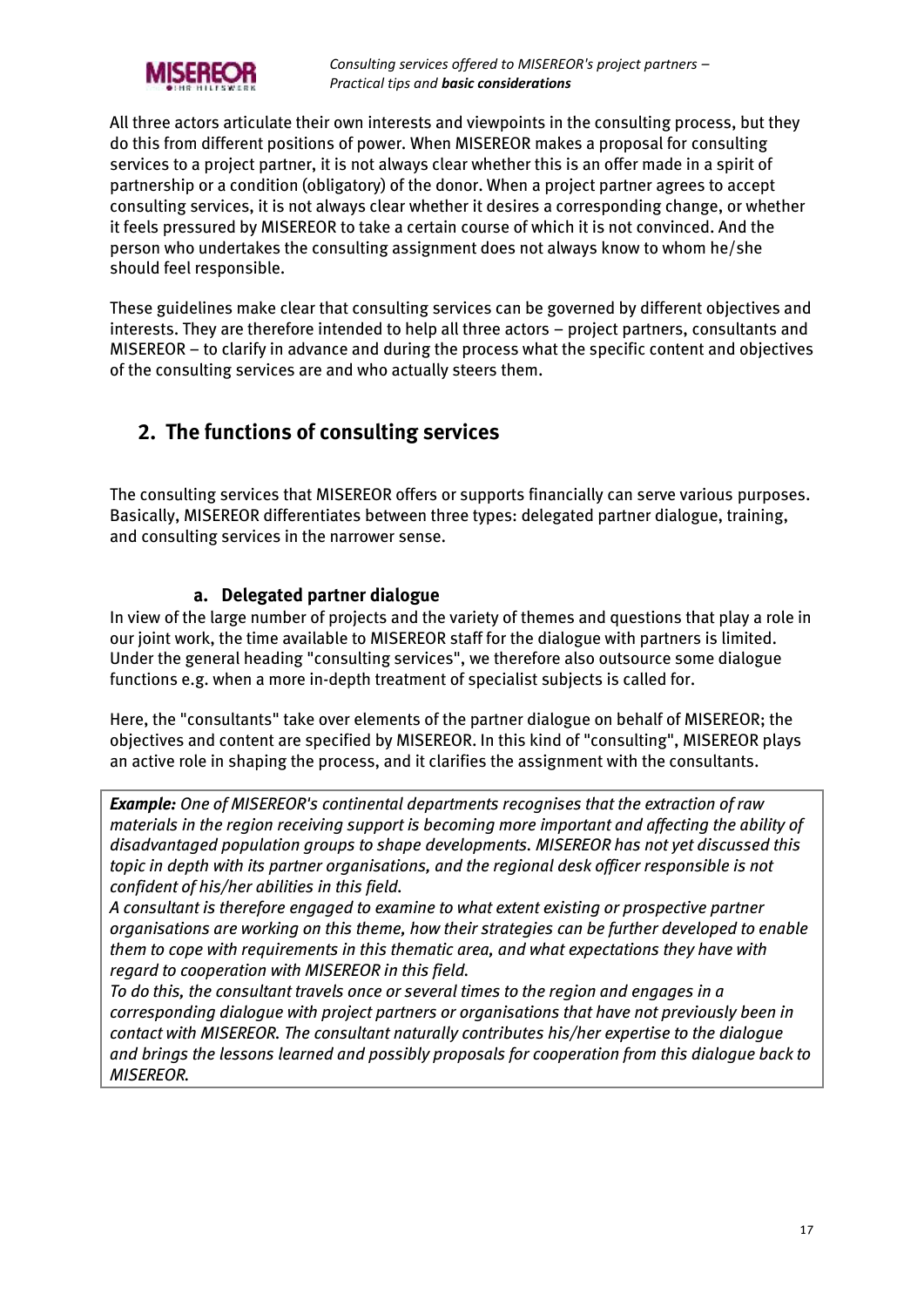

Such delegated partner dialogues present opportunities, but there are also risks. Opportunities include:

- The partners and MISEREOR feel better informed.
- The partners better understand MISEREOR's strategies, processes and expectations.
- MISEREOR gains a better understanding of the partners' strategies and takes these into account when providing project support.
- The partners and MISEREOR jointly develop solutions to new challenges and strengthen cooperation in this area.

One risk that MISEREOR sees is that partner organisations may feel pressured to change the way they work without themselves being convinced that this is necessary. It is important that MISEREOR clearly communicates the objectives of the consulting services and the role of the consultant.

#### **b. Training**

<span id="page-17-0"></span>In order to be able to obtain funding from MISEREOR or from the German Catholic Central Agency for Development Aid (KZE)<sup>6</sup>, partner organisations must meet certain standards. This applies above all to the financial and administrative aspects of project cooperation, but also to the focus on effects in the project application and reporting. If partner organisations are not familiar with these standards and concepts, MISEREOR is interested in giving them the opportunity to acquire the relevant know-how. This generally takes place under the heading "consulting services".

*Example: MISEREOR's emphasis on effects has had an impact on planning and reporting standards. Partner organisations are now expected a) to focus on effects when planning their work, b) to systematically monitor effects and c) to report on these such that it is possible to assess (in concrete terms) the likelihood of achieving objectives. A consultant receives a threeyear contract in order to train the partners in a region in workshops and to advise them on the further development of their PME systems (Planning, Monitoring and Evaluation).*

In some areas MISEREOR also expects project partners to use certain content-related or specialist concepts that it believes are essential for ensuring the quality and sustainability of their work.

#### *Example: Conflict-sensitive work*

-

*Many of MISEREOR's partners work in conflict-affected environments. In such contexts, project work can inadvertently exacerbate existing conflicts between various groups or even trigger new disputes. This applies not only to project work but also to other activities, e.g. lobbying and advocacy work. MISEREOR therefore offers consulting services and training on conflict-sensitive methods (e.g. the do-no-harm approach).*

Here too, MISEREOR sets the consulting objectives and content; dialogue and training are often combined.

MISEREOR also offers training to its project partners that goes beyond the minimum standards of cooperation. In many cases, the themes emerge from the dialogue between MISEREOR and its partners: the challenges encountered while working in a region and on a particular theme are

<sup>&</sup>lt;sup>6</sup> MISEREOR receives funding from the German Federal Ministry for Economic Cooperation and Development via the German Catholic Central Agency for Development Aid (KZE) and uses this to support projects.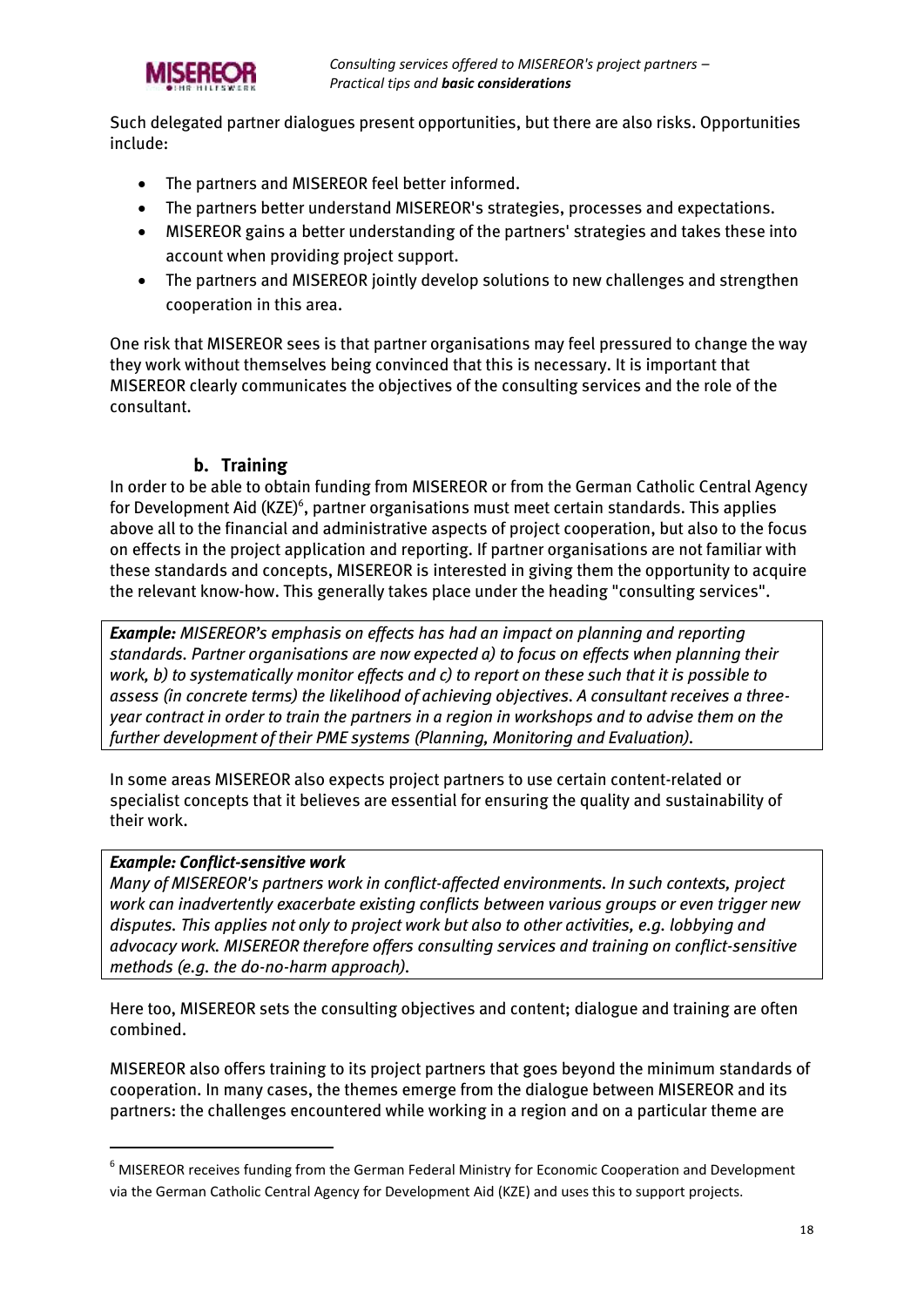

discussed, and from this emerges the idea that an offer to broaden knowledge, expand expertise and reflect on possible solutions might be helpful. In this way training offerings are created, not only in the form of workshops but also as more in-depth consulting services on specific themes, possibly in a one-to-one format.

MISEREOR should always inform project partners clearly a) when training or consulting services are obligatory because they relate to minimum standards of cooperation, or b) when project partners are provided with suggestions and offers that they can accept but are not obliged to.

#### **c. Consulting services in the narrower sense**

<span id="page-18-0"></span>Normally, consulting services are an open process aimed at developing the proactive management capability and decision-making competence of individuals, groups or organisations. This process is geared to the needs of those seeking advice, and this same group steers the process together with those providing advice, i.e. the consultants. This type of consulting support is of course also included in the range of services MISEREOR offers. Here, the interest in further developing expertise or organisational capability originates from the partner organisation, or it emerges in the dialogue between MISEREOR and the partner organisation. In this way, MISEREOR wants to open up opportunities that enhance the effectiveness of local development processes and the proactive management capability of local actors. Financial resources are made available for the consulting processes, and if needed contact is established with suitable consultants.

*Example: In the framework of an evaluation, a partner organisation is advised to develop its strategies in view of the increasing likelihood of conflict in the area. The strategy development process is facilitated by a consultant who is also an expert in civil conflict transformation. The aim is to develop a coherent strategy in line with the convictions and capabilities of the organisation – independently of the views of the donor, MISEREOR.*

Setting the priorities of such consulting services should essentially be the responsibility of the partner organisation being advised, and the process is shaped by the partner organisation and the consultants. In these cases, MISEREOR does not play a role in shaping content but is involved as donor and contractual partner.

#### **d. Mixed forms**

<span id="page-18-1"></span>In most cases, the above-mentioned scenarios are not a perfect fit and cannot be applied one to one.

- Whenever somebody interacts with a partner organisation on behalf of MISEREOR, dialogue elements will be expected of him/her: the partner organisation, which may have little direct dialogue with MISEREOR, expects to receive information about MISEREOR from this person; MISEREOR hopes to get detailed information on the partner and the project, and in many cases the consultant would like to contribute to the dialogue and interaction between the other two actors.
- Often, consulting services in the narrower sense also include training elements.
- As a result of dialogue and (obligatory) training, the recipient organisation may wish for additional in-depth advice, thus changing the interaction between consultant and partner organisation from the provision of (externally determined) content to a more open search for useful courses of action.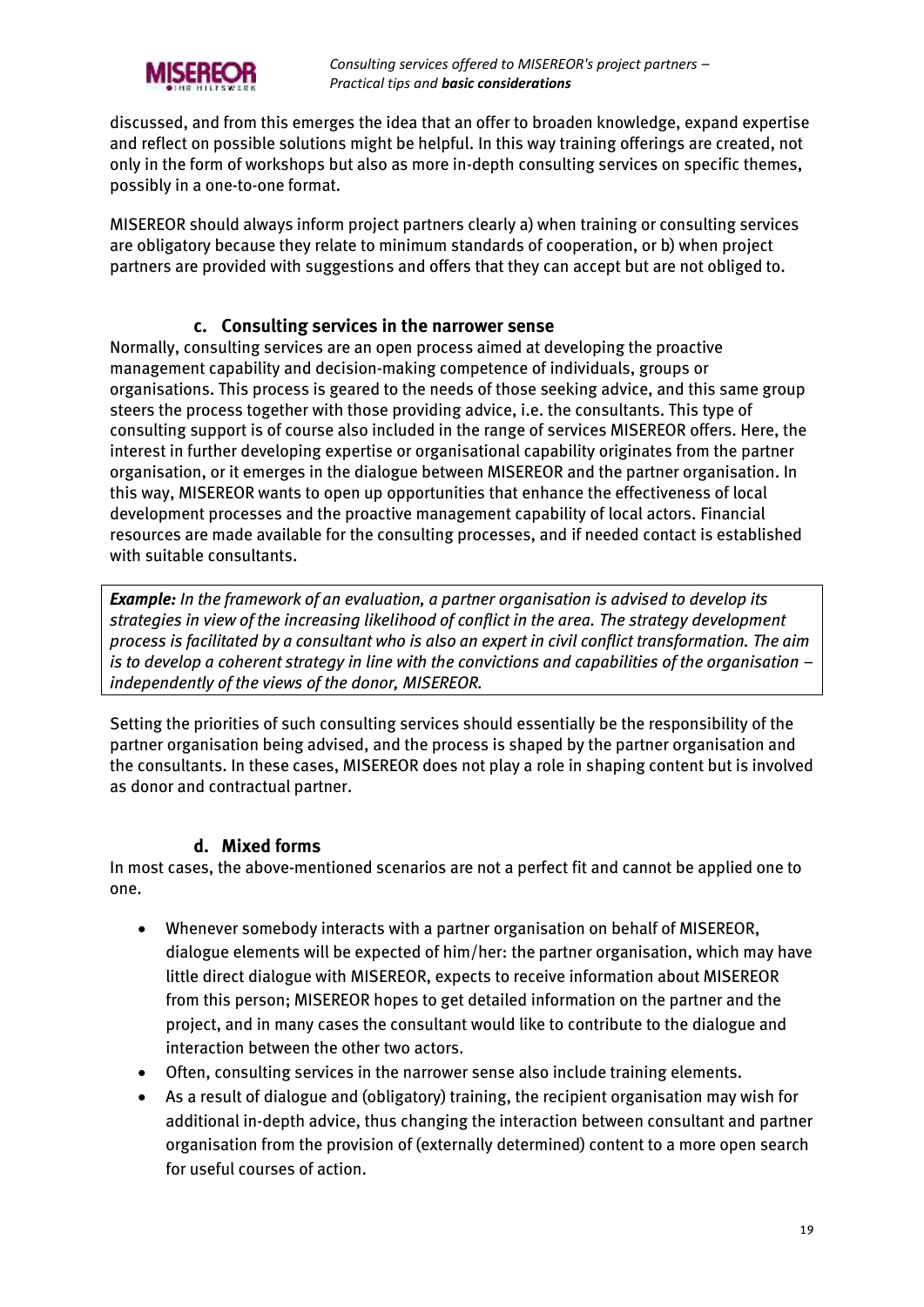

This mix or further development of consulting functions is in itself no problem. On the contrary, it can be a sign of flexibility and show that the needs of the parties involved are taken seriously. However, the predominant function must be clearly stated, because various consultant roles are associated with the different functions. If it is not clear what these roles are, there is less chance of achieving the "consulting" objectives.

### <span id="page-19-0"></span>**3. What kind of consulting services are offered?**

MISEREOR offers its project partners consulting support in various ways. "MISEREOR consultants" enter into a direct cooperation arrangement with MISEREOR for a particular time frame and on this basis advise several project partners – mostly on one specific theme. Independent freelance consultants offer their services on the market and are commissioned either by MISEREOR or by a partner organisation to undertake individual consulting processes.

#### **MISEREOR consultants** include:

1

- a) **Development workers** from Germany who are based at *one* partner organisation in the South, generally for three years, but who advise several of MISEREOR's partner organisations from that location.<sup>7</sup> From MISEREOR's point of view, the advantage of this form of service provision is that the consultant is more familiar with MISEREOR and can better communicate MISEREOR's interests and requirements.<sup>8</sup>
- b) **Short-term consultants**, whose usual place of residence is in the EU and who travel from there to the South in general at least four times a year to advise several of MISEREOR's partner organisations on a specific theme. Between their journeys they also remain in contact with the recipients of the consulting services in the partner countries. On behalf of MISEREOR, AGEH enters into a fixed-term contract with the short-term consultant, generally for three years. Short-term consultants often advise the same partner organisations for longer periods (3-6 years). Like experts, short-term consultants are well suited to undertaking assignments in which they are required to communicate "donor logics" over a longer period. They can also enter into in-depth thematic dialogue with partners and channel the knowledge acquired into internal discussions at MISEREOR.
- c) **Consulting organisations in the South**, who on the basis of project contracts with MISEREOR are commissioned to advise other partner organisations in their country or region. They perform this task either with their own employees or they enter into contracts with local freelance consultants on a fee basis. Special features of this kind of advice are that it simplifies the "transfers" from the donor culture to the local culture, and it enables the partners' views to be more easily transported back to MISEREOR.

 $^7$  The more frequent case, in which seconded experts are active only at and for their host organisation, is not considered here as this does not fit the definition of *external* consulting services. This option is, however, still available. For their work in the South, development workers enter into contracts with the Association for Development Cooperation (AGEH).

<sup>&</sup>lt;sup>8</sup> MISEREOR Dialogue and Partnership Services, which operate in some countries and undertake diverse dialogue tasks for MISEREOR, are a special case.